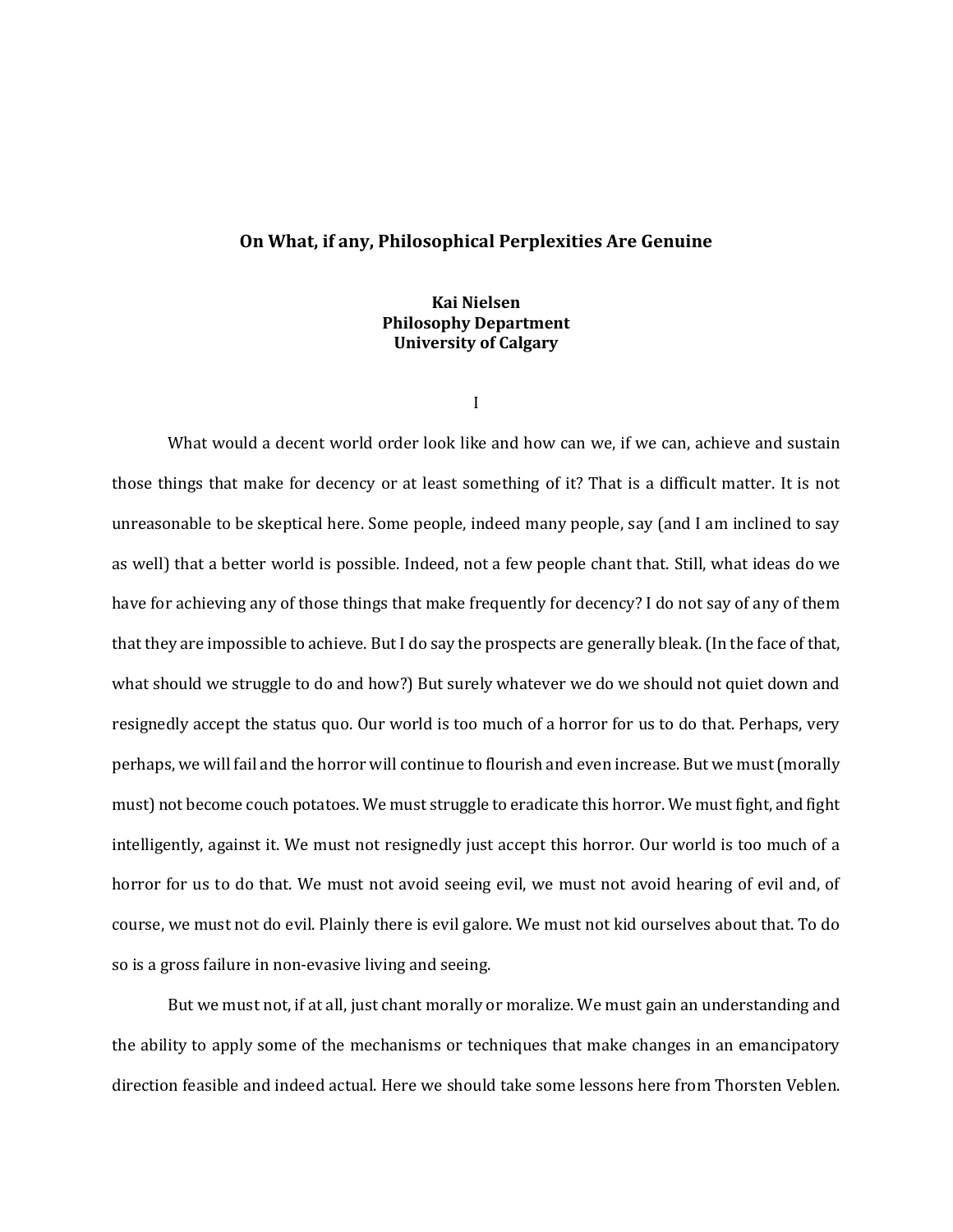And with that, or even without it, we must still struggle for a better world. But even against the odds we must never just chant ethically or moan or cry out in despair. But we must keep actively struggling to gain such a world or at least something of its approximation. But to do so we must—morally must—come to have *some* understanding of what our world is, could be like and what is wrong, sometimes horribly wrong, with many of the places and situations we are in now where we have little, if anything, in the way of knowing *how* to make such a transformation, though we are not without some sense of what that transformation should be. We have a *knowledge that* but little in the way of a *knowledge how*. But we are, or should be, very aware that we must come to have that *knowledge how*. But all of this is not at all like doubting—trying to doubt—typical philosophical things, like that there is an external world or whether solipsism is true or even possible or whether time is unreal. We have no understanding of what these philosophically *alleged* matters would be like as we have no understanding of what a 'spiritual body' or what 'to live spiritually' would be like or whether we could have 'spiritual bodies'. But we have other better things to bother ourselves in coming to grips with our moral lives than with these philosophical matters. We should not bother our heads over such metaphysical pseudo-matters. We must realize that we need to come to grasp and apply causal mechanisms that can bring about emancipatory change. It is not enough to chant, no matter how sincerely, what kind of change we want and further to just chant that it is possible. We must come to have as clear a conception of how this can, if it can, be actually so or can actually be made to be so. We must make concrete investigations into how a better world is possible if at all. We must not lose ourselves in counter-factuality.

Here we have causal matters that require a clear grasp of how this can be made to be so. We have causal matters that have an empirical grasp and application. Here philosophy will be of little help beyond perhaps showing some of us something of how these empirical scientific matters must be at work if we are ever to have that kind of world. It is here where Thorsten Veblen, but, of course, not only him, is instructive.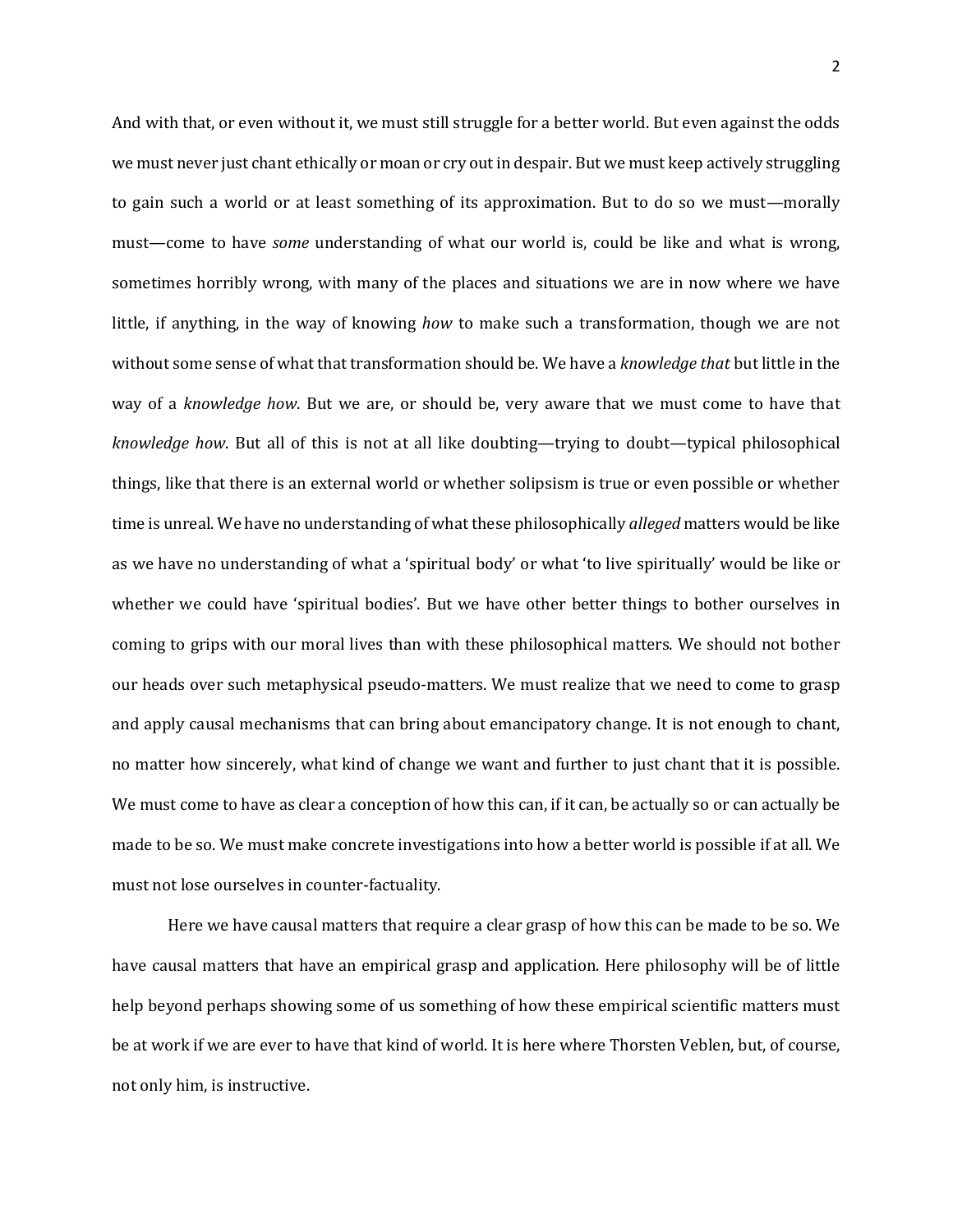We desire with head and with heart to know how that will answer to reason, to be in accordance with reason. We have some understanding here but no extensive or robust consensus. Moreover, what 'answers to reason' or is 'in accordance with reason' are not very clear ideas. A lot of work must be done here. And it is urgent that we be part of the doing of it. To do whatever we can do, though it may unfortunately be little. We must not quiet down into quietism. Is this moralizing? Yes, of course. What else is there to do *here*? Building on that aspiration a lot of careful causal work about what needs to be done and reasonably, with urgent intent, can be done.

## II

For starters in such a quest of a world of kindliness and mutual respect, both prerequisites for a decent world, we must as clearly as we can come to understand and to articulate what such a world would be like and how it is to be achieved or at least approximated. We need to have knowledge of how our world can be transformed in that way from the hell or near hell we have now. More of a hell in some parts of the world than others. More in Cairo or Damascus than in Stockholm or Amsterdam with New York City and Naples meshed in between. But hellishness is widespread and eliminating it is no small task.

It is not enough to merely have an idea of what a decent world would be. There must be at least for some key causal agents who have an operational knowledge rooted in empirical investigation and a knowledge of what to do and how to do it.

Metaphysical matters may be blocking such an understanding. The logical positivists and Wittgenstein and his disciples (though often in different ways) have shown such metaphysical matters to be absurd. It is not unreasonable to say that with critical commonsensism (à la Peirce) and pragmatism by Peirce again and by John Dewey and otherwise without philosophy by Thorsten Veblen, we have shown at least that traditional metaphysics is absurd or at least useless. But whether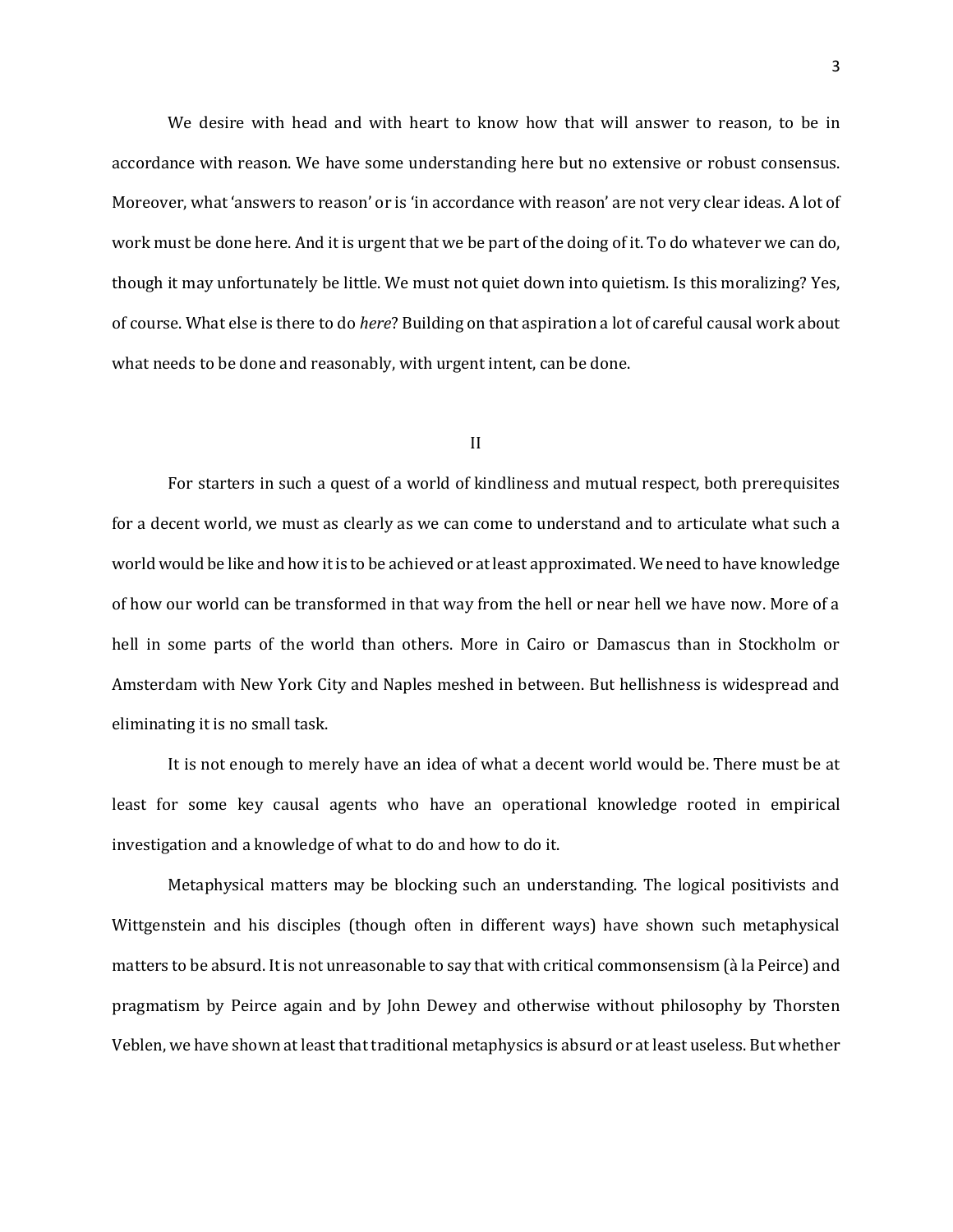absurd or not, at least it is something that we could well do without. (Remember that sociologist though he was, Veblen's MA and PhD were in philosophy.)

To change the world intelligently and humanistically we need concerning such matters a good empirical knowledge of things, a knowledge, that is, of the way the world is. Philosophical speculation usually gets in the way here. We need, rather, empirical evidence including knowledge of the causal mechanisms which, when they become operational, will be able to transform matters in societies and eventually in the whole world into places of decency and perhaps even human flourishing. Not for just in a few but across the board. We even need to know how to make Kinshasa a decent place for humans to live in. Surely something of a job. One can very well be pessimistic about matters here and fear that we are deluding ourselves in hoping and struggling for it. Things indeed are extensively very bad, and not only in Kinshasa but particularly when we look at the world globally. Even Romans have come to think differently about Rome. But that this will remain so is not written in stone. We can and must struggle for change and not just go with the flow as Thomas Nagel thought Richard Rorty did.

The issues here are moral but also moral issues that are deeply rooted empirically. Not the ones that most philosophers like to wrestle with. They are real issues, not philosophically loaded, pseudo-issues. They are matters that require empirical evidence. They are norms none of which are fact-insensitive. Perhaps, *pace* G. A. Cohen, there are no normative judgments that are fact-insensitive (Nielsen 2015, "Rescuing Political Theory from Fact-Insensitivity", online). The *philosophical* questions, if any, that need answering here need answering by reference to empirical facts concerning how our language works, how our language-games are played, and about what are moral practices are. Perhaps language-games that morally speaking must be played. That is perhaps the only place where *philosophy* can be useful concerning morality. That is how what we say achieves warrant. They involve reference to our different ways of life. We have good reasons to believe that there is no *the way* of life that binds all people and peoples together. What we find instead is extensive differences along with some commonalities presently, and even more so historically. Anthropology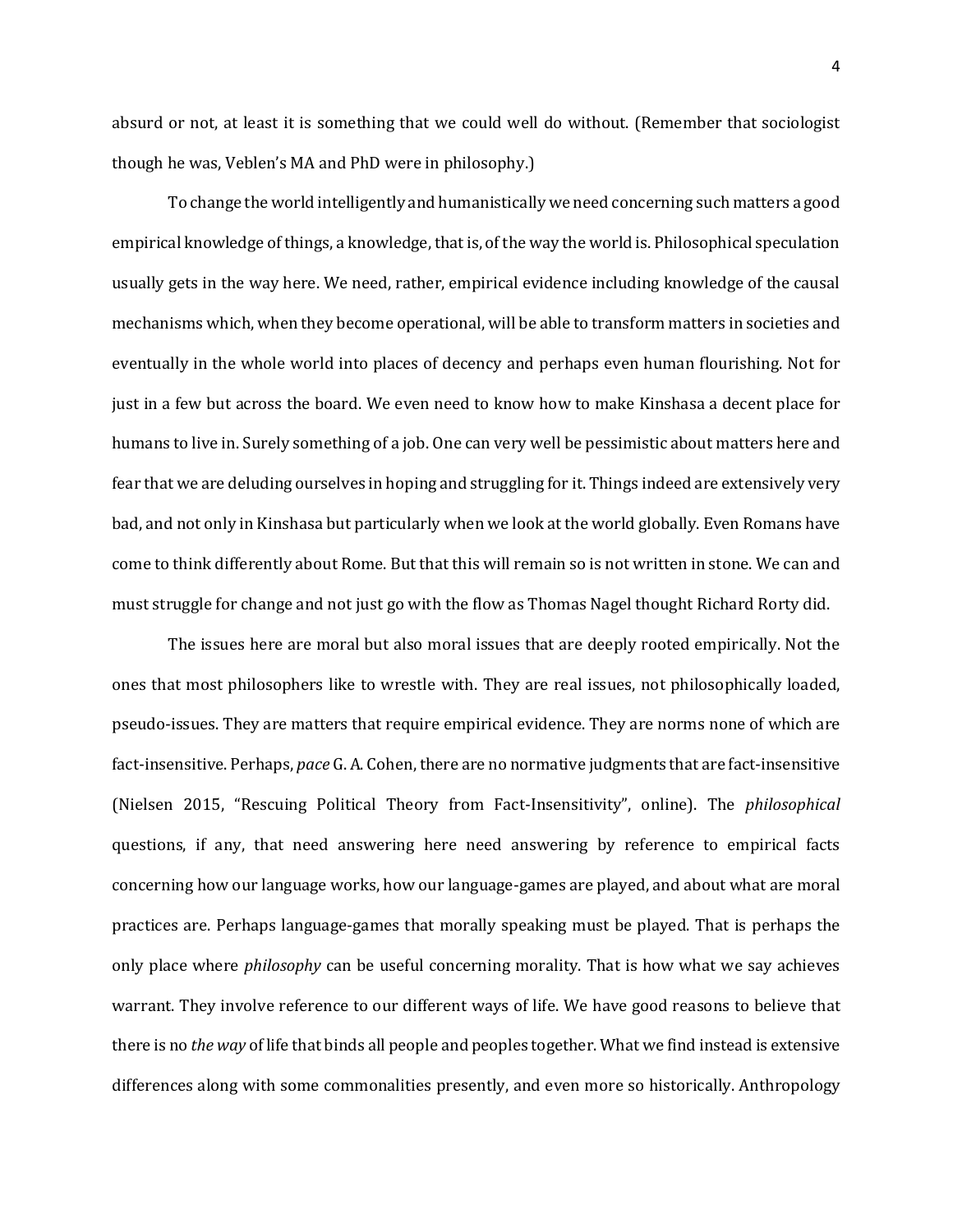and history are useful here rather than philosophy. From them we get an understanding of crucially different ways of life on our planet.

Even though we may find some common kernels, perhaps even some kernels that we humans will acknowledge to be rational kernels, it may still very well be the case that they do not instantiate a rational consensus among us. We may not gain anything that will yield for we humans—with all our tribes, clans, nations and histories—a common way of life. A single rational or reasonable moral point of view.

We should recognize that pluralism may very well go all the way down and not just stop where it is comfortable. When we reflect on the varieties of ways of life in the world, we realize, or should realize if we can be thoroughly rational, that we do not have a sufficient cross-culturally common way of life that can be sustained by cross-cultural examination. When we compare the Aztecs and Incas, on the one hand, with present Nordic people and Anglo Saxons or indeed Europeans generally we get wide and clashing differences. The same thing is true when we claim what once were North American Indian tribes such as the Comanche with Europeans and European settlers. It is not an exaggeration to take it that we often have very different moral universes. What is morally expected and acceptable and even tolerable in various places is sometimes widely different and sometimes comes to sharply conflicting between peoples. Why should it be that ours are the right ones? There are indeed clashing differences between Incas and Quakers. Similarly, and in roughly the same time period there were and are stark differences between Nazis, Golden Dawners or Trumpeters on the one hand, and social liberals and communists on the other. What is morally expected and acceptable is starkly in conflict between these people. It is important to see that liberals in a Millian tradition and communists in Marx's tradition are in the same moral universe. But not fascists and liberals or fascists and communists. But I am with both Bernie Sanders and Justin Trudeau, though I am closer to Sanders than to Trudeau. I find both the Clintons and Trump deplorable but not equally so.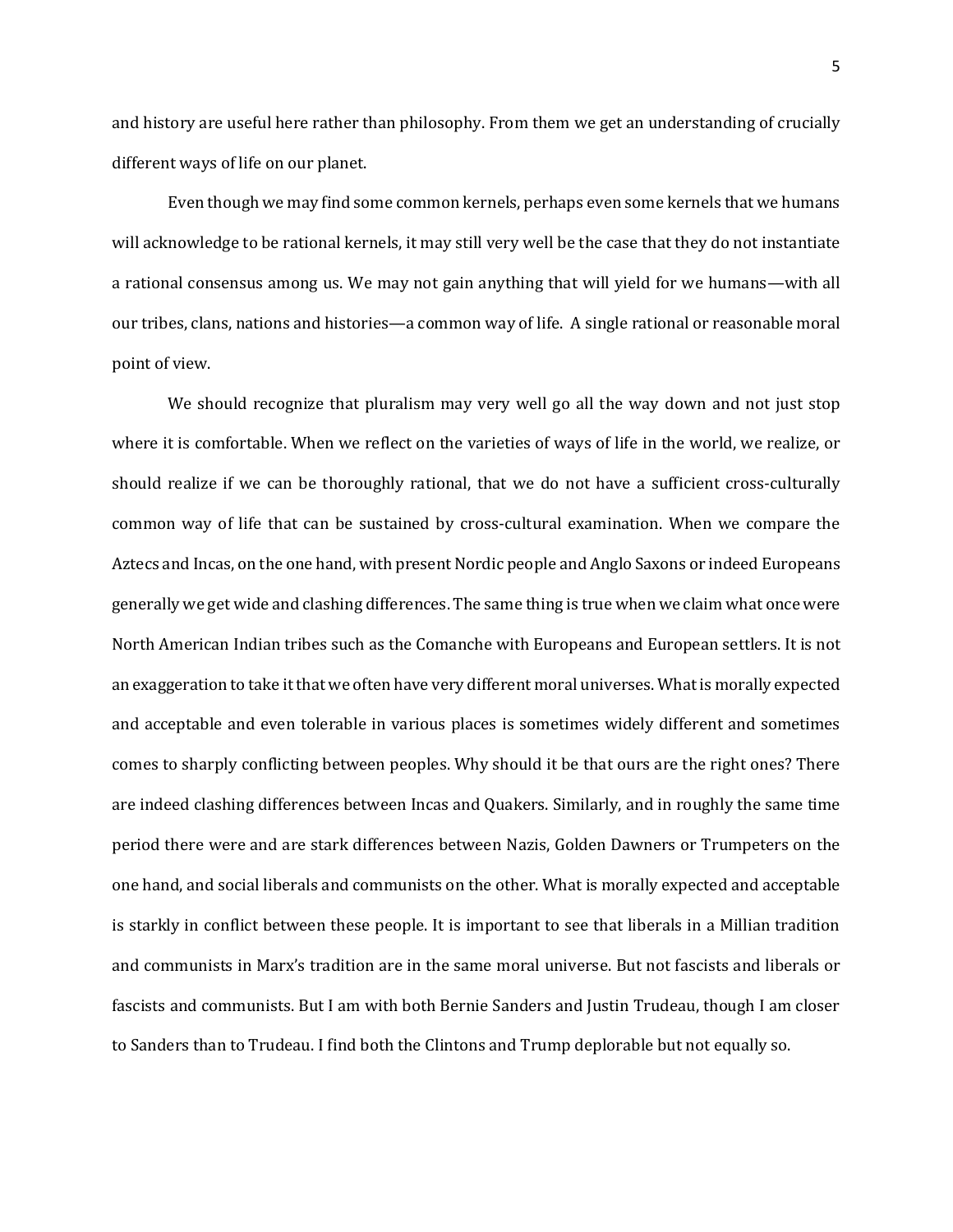Even at a particular time and with different peoples not vastly different placed there are often considerable differences along with some common kernels concerning how to live. I cannot find my feet with a Henry Kissinger or a Donald Trump but I can with a Bernie Sanders and to a lesser extent a Justin Trudeau. Compare, to go contemporary, Saudi Arabians and Icelanders concerning how to live. Compare, instead, to get even more extreme differences, the differences between Incans at the time of their empire and the people of the United States at the present time, even the Trumpeters and the Golden Dawners. All along the line, including these examples, the differences are considerable as are the differences between a typical contemporary Dane and a typical contemporary citizen of Mississippi. But as deep as their differences are as well as the differences between a contemporary Saudi Arabian and an Icelander, they are mild when compared to the differences between a typical Incan at the height of their empire and that of the typical contemporary American. The differences are not like that of philosophers who wonder whether the external world can be known to be real and physicalists who think that is a pseudo problem. These latter 'problems' are artificial puzzles that interest a few people but are clearly not urgent matters.

By contrast, between a fascist and a liberal, a Catholic and a Quaker, a neoliberal and a socialist we have deep differences about what a good life or a decent life would be. These are very different matters than philosophical matters whether we call the former philosophical matters or not. Whether we can put into question whether the external world exists or not or whether solipsism is true or whether we can know or not that time is real is a quite different matter than these former existential matters. Where these last 'questions' are even meaningful is a genuine issue. We may get into conceptual trouble here but we do not get humanly distressed as we do about how to live and what a good society would look like. Philosophical perplexity is one thing; existential anguish is another.

We may always be rather complacently at odds over whether we can have knowledge that the external world exists, but never, if we are sane, do we have existential anguish over such